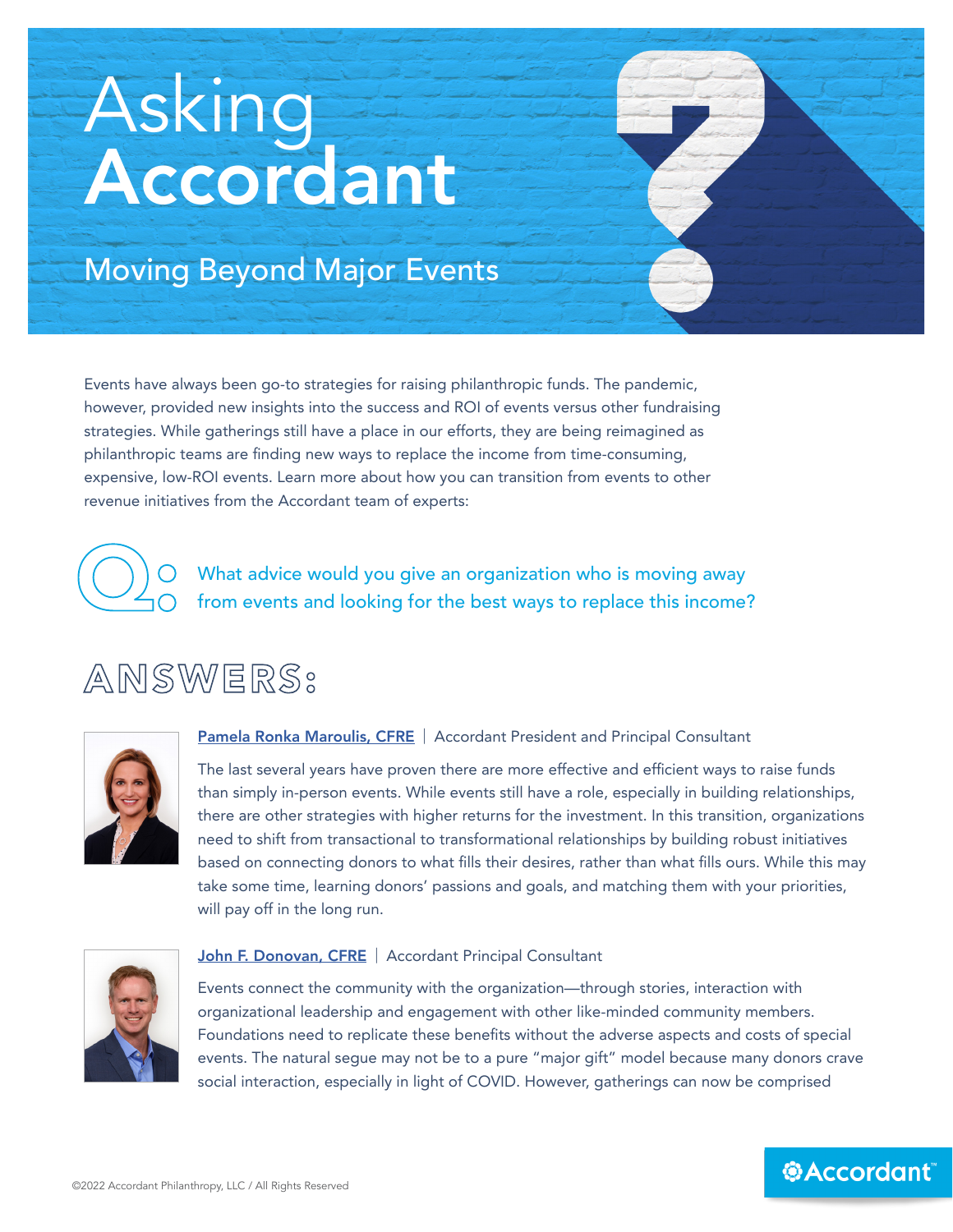of more intimate conversations, taking many forms such as women's and men's philanthropic groups, service line advocacy groups and home-based get-togethers as utilized in campaigns. Building relationships and implementing creative ideas can help organizations move from costly major events to initiatives focused on more personal donor engagement.

#### [Cindy Reynolds, CFRE](https://www.accordantphilanthropy.com/dt_team/cindy-reynolds-cfre/) | Accordant Principal Consultant



- In addition to comparing event revenue to the hard expenses of the event, what is the true cost of your event? How much staff time was involved, including foundation team, marketing staff, executive team or staff from other departments? These costs are often overlooked but represent real dollars spent by your organization AND opportunity cost when preventing your pursuit of higher ROI activities.
- Does your team forego the opportunity to create true corporate partner relationships by spending months pursuing transactional sponsorships?
- Are you successful in linking event participants to your mission outside of event attendance? Is the event a source of board recruitment or major donors?
- Finally, are you hosting a huge event to gain access to a few elite donors who might be even more engaged in a more intimate, targeted setting?

Once you have visibility into the true costs and overall benefit of each of your events, consider eliminating all but the most important. This could allow you to keep your organization in the public eye, satisfying your board and leadership team, while affording you and your fund development team more time to develop and nurture relationships with major donors.

#### [Heather Wiley Starankovic, CAP®, CFRE](https://www.accordantphilanthropy.com/dt_team/heather-wiley-starankovic-cap-cfre/) | Accordant Principal Consultant

Having a good ROI on an event is no longer reason enough to keep it. With health care margins decreasing and staffing crises growing, our organizations need our complete focus and attention on advancing the most critical strategic priorities that align with the community's needs.

To ensure a strong ROI, your initiatives must accomplish mission moments, steward major gift donors and keep the foundation and the community aligned with the organization's strategic directions. As a best practice to move away from large, expensive and time-intensive events and tournaments, look to smaller, more intimate and meaningful ways to engage donors—both individuals and corporate.

Consider smaller gatherings focused on specific service lines or key physicians to share inspiring updates on top strategic priorities. Host breakfasts where top donors and prospects join your CEO to hear about your strategic direction and mission.

In philanthropy, we are connectors and relationship experts. Let's build relationships with our communities, prospects and donors, and move beyond a round of golf or attendance at a gala dinner.